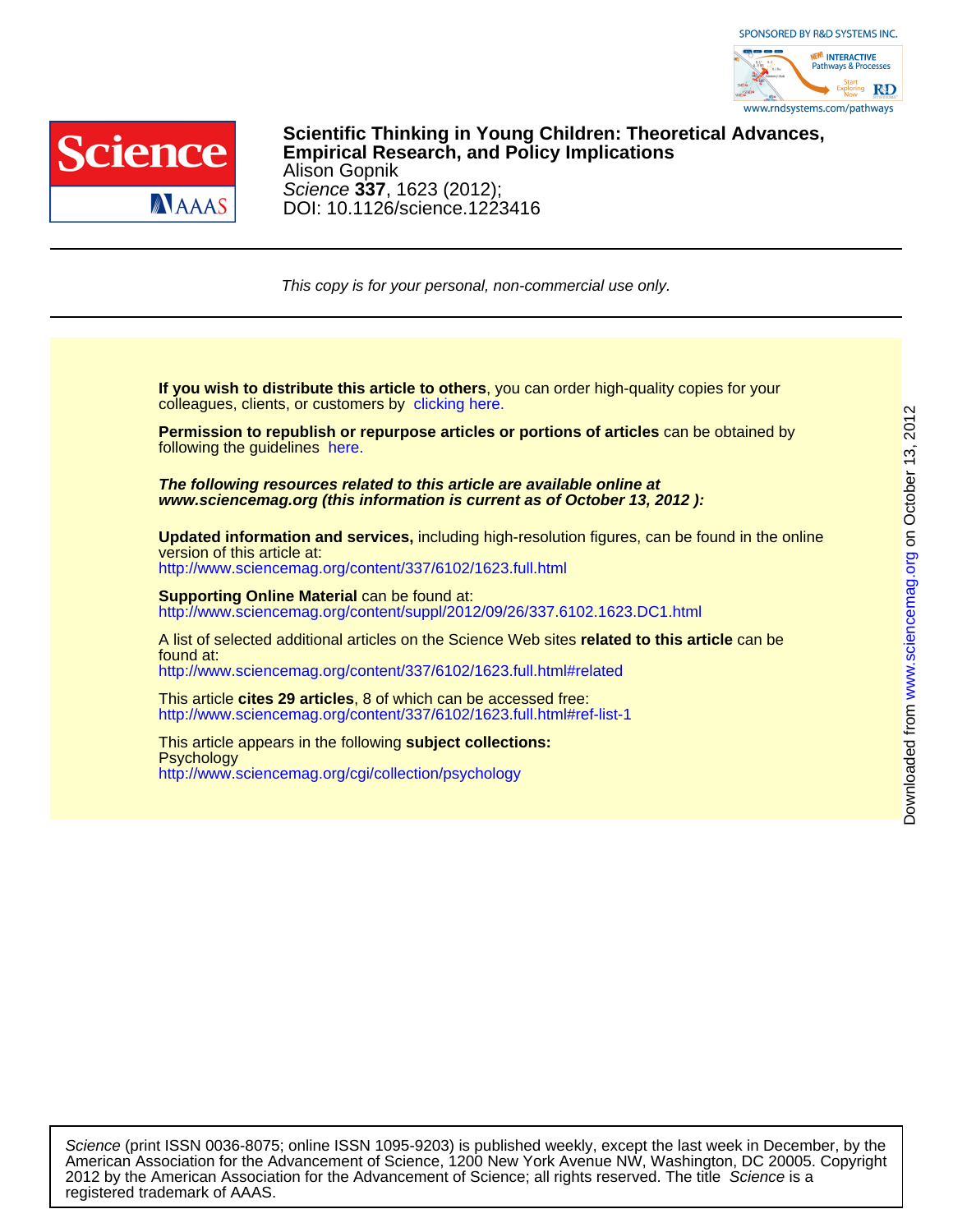# Scientific Thinking in Young Children: Theoretical Advances, Empirical Research, and Policy Implications

#### Alison Gopnik

New theoretical ideas and empirical research show that very young children's learning and thinking are strikingly similar to much learning and thinking in science. Preschoolers test hypotheses against data and make causal inferences; they learn from statistics and informal experimentation, and from watching and listening to others. The mathematical framework of probabilistic models and Bayesian inference can describe this learning in precise ways. These discoveries have implications for early childhood education and policy. In particular, they suggest both that early childhood experience is extremely important and that the trend toward more structured and academic early childhood programs is misguided.

hirty years ago, the idea that 2-year-olds think like scientists would have seemed absurd. Jean Piaget, the great pioneer of cognitive development, claimed that preschoolers' thinking was just the opposite of scientific thinking. Preschoolers were irrational, illogical, "precausal," and limited to the here and now  $(1)$ . These ideas informed both education and policy.

These claims have turned out to be wrong. Several waves of empirical work have shown that even infants and very young children have intuitive theories of the world around them. More recently, mathematical models of learning have been developed. Empirical research informed by those models shows that early learning is also remarkably similar to scientific induction (Fig. 1).

During the 1980s and 1990s, researchers discovered that very young children have abstract, structured, coherent, causal representations of the world around them—representations that are similar to scientific theories. They use those representations to make wide-ranging new predictions. These representations appear to be in place even in infancy, but it is particularly clear that preschoolers have intuitive theories of the physical, biological, psychological, and social world (2–4).

New methods led to this first revolution in our understanding of development. The advent of video recording, and striking experimental ingenuity, led to a flood of results that showed sophisticated knowledge in even the youngest infants. By studying what babies looked at, reached for, or imitated, researchers could show that even infants understand both physical objects and other people  $[e.g., (3, 5)]$ . Piaget tried to assess preschool children's knowledge by asking them open-ended questions about hypothetical scenarios. But preschoolers show much more sophisticated knowledge when they respond to focused questions about real-life examples  $(2-4)$ .

This research showed that young children's knowledge is structurally similar to scientific theories, but not necessarily that children learn like scientists. It could be that much of this knowledge is innate rather than learned—evolutionarily determined rather than inferred from experience. Moreover, until quite recently, there were few theoretical accounts that could encompass learning mechanisms in both childhood and science, or empirical results that showed those mechanisms were similar. In fact, the predominant theories of learning emphasized complex associations between stimuli. Associative learning appears to be very different from the hypothesis testing and experimentation of science.

In the past 10 years, however, theoretical and empirical research has begun to show that children's learning mechanisms do indeed resemble the basic inductive processes of science. We now have a more precise and formal theory of children's learning mechanisms, derived from ideas about probabilistic models and Bayesian learning methods that originated in computer science, statistics, and philosophy of science.

### Probabilistic Models

Philosophy of science, artificial intelligence, and developmental psychology all face the same fundamental dilemma. As adults, we seem to have highly structured, abstract, coherent knowledge of the world around us. This knowledge allows us to make wide-ranging predictions and inferences. But we also seem to learn that highly structured knowledge from the contingent, concrete, probabilistic evidence of our senses. How can this be? Traditionally, philosophers and psychologists have responded to this dilemma in two ways. "Nativists" have argued that this abstract structure must be in place innately because it could not possibly be learned. "Empiricists" have argued that this abstract structure is illusory; in reality there are only specific learned associations between particular pieces of evidence.

The probabilistic models approach [e.g., (6–9)] addresses this dilemma in a new way. Imagine that there is some real structure in the world—a spatial configuration, a grammar, or a network of causal relationships. That structure gives rise





Fig. 1. Child's play is science. ["Playing Doctors" by Frederick Daniel Hardy (1827–1911); image: Stapleton Collection/Corbis]

Department of Psychology, University of California, Berkeley, CA 94720, USA. E-mail: gopnik@socrates.berkeley.edu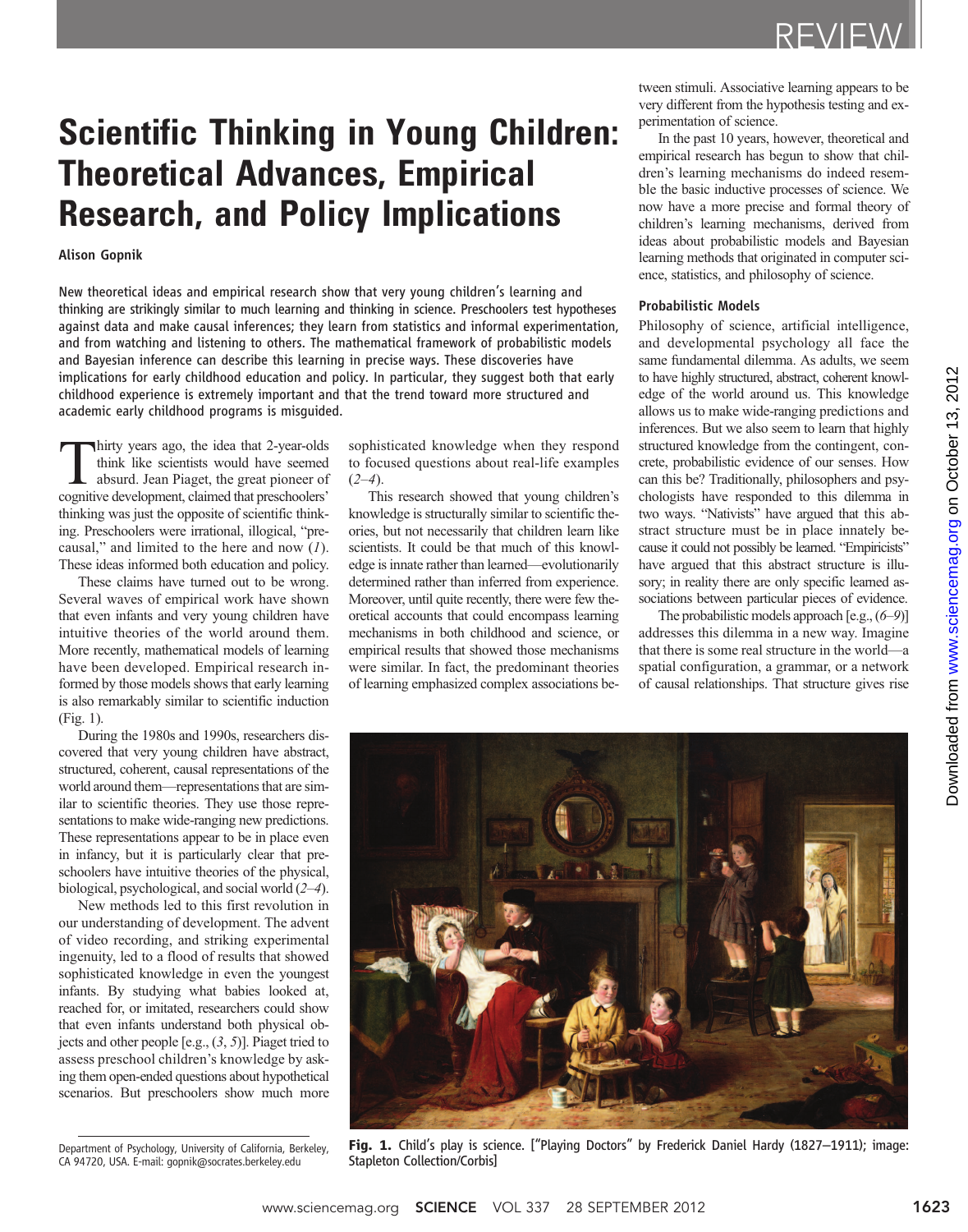# REVIEW

to some patterns of evidence rather than others a particular set of visual images, or spoken sentences, or statistical contingencies between events. That spatial or grammatical or causal structure can be represented mathematically by a generative model, such as a map or tree structure or a graphical network. The representation is a hypothesis about what the actual structure is like. This hypothesis can be precisely described in formal ways. The representation is generative, which means that it will allow you to mathematically compute the patterns of evidence that follow from that structure and then make new inferences accordingly: A particular map will let you predict how to reach a location by a new route; a particular grammatical tree will let you predict whether a new sentence will be acceptable; a particular causal graph will let you predict whether a new event will be followed by other events. If the hypothesis is correct, then these predictions will turn out to be right.

These generative models, then, can describe representations of the world and explain how those representations allow us to make a wide range of new inferences. Critically, the systematic link between structure and evidence in these models also allows you to reverse the process and to make inferences about the nature of the structure from the evidence it generates. It lets you decide which map or tree or causal graph best accounts for the evidence, and so leads you to adopt the most likely hypothesis.

The idea that mental models of the structure of the world generate predictions, and that we can invert that process to learn the structure from evidence, is not itself new. The big advance has been integrating ideas about probability into that basic framework. Typically, a great many hypotheses are, in principle, compatible with any pattern of evidence, so how can we decide on the best one? Integrating probability theory makes this learning problem more tractable. Although many hypotheses may be compatible with the evidence, some hypotheses will be more or less likely to have generated the evidence than others.

One of the most powerful and general ways to solve the learning problem is to use Bayesian inference. If we know the prior probability of a hypothesis, and a generative model tells us the likelihood of the evidence given the hypothesis, then when we observe a new pattern of evidence, we can use Bayes' rule to determine the probability that the hypothesis is true given that evidence. Rather than simply generating a yes-or-no decision about whether a particular hypothesis is true, the probabilistic Bayesian learning algorithms consider multiple hypotheses and assign probabilities to those hypotheses. Bayesian methods let you determine the probability of possibilities.

Bayesian ideas have been successfully applied to a wide range of problems, including vision and motor control (10, 11). This kind of perceptual and motor learning may not appear to resemble scientific learning. But probabilistic models have also been applied to precisely the kinds of knowledge that we see in scientific and intuitive theories. In particular, causal knowledge is central to both kinds of theories. Causal graphical models or "Bayes nets," developed in the philosophy of science and computer science, provide a particularly powerful and successful account of causal knowledge and learning (6, 12, 13). Algorithms that use Bayes nets allow computers to actually do some kinds of science, such as discovering the causal structure of weather systems, gene expression, or brain function from data.

Most recently, this work has been expanded to allow for formal representations of more abstract higher-order causal structure—for example, the general framework principles that prevail in a scientific paradigm and that shape particular causal hypotheses (14). There has also been work on an even more general "probabilistic logic" that can encode a much wider range of relationships, including spatial and logical as well as causal ones. At least in principle, this logic allows a wide range of generative models to be learned from probabilistic data (15).

Unlike traditional nativism, the probabilistic models approach gives us a way to actually infer abstract hierarchical structure from data, at least



Fig. 2. Schematic representation of the ping-pong ball experiment. The experimenter showed the infants a box full of white and red balls. Then she closed her eyes and randomly took some balls from the box and put them in another small bin. If the sample was truly random, then the distribution of balls in the bin should match the distribution of the balls in the box. Infants saw a sample that either matched or did not match the distribution, and they looked longer at the nonmatching sample. In a control condition, infants saw just the same sequence of events, but the experimenter took the balls out of her pocket rather than taking them from the box, and the looking-time difference disappeared.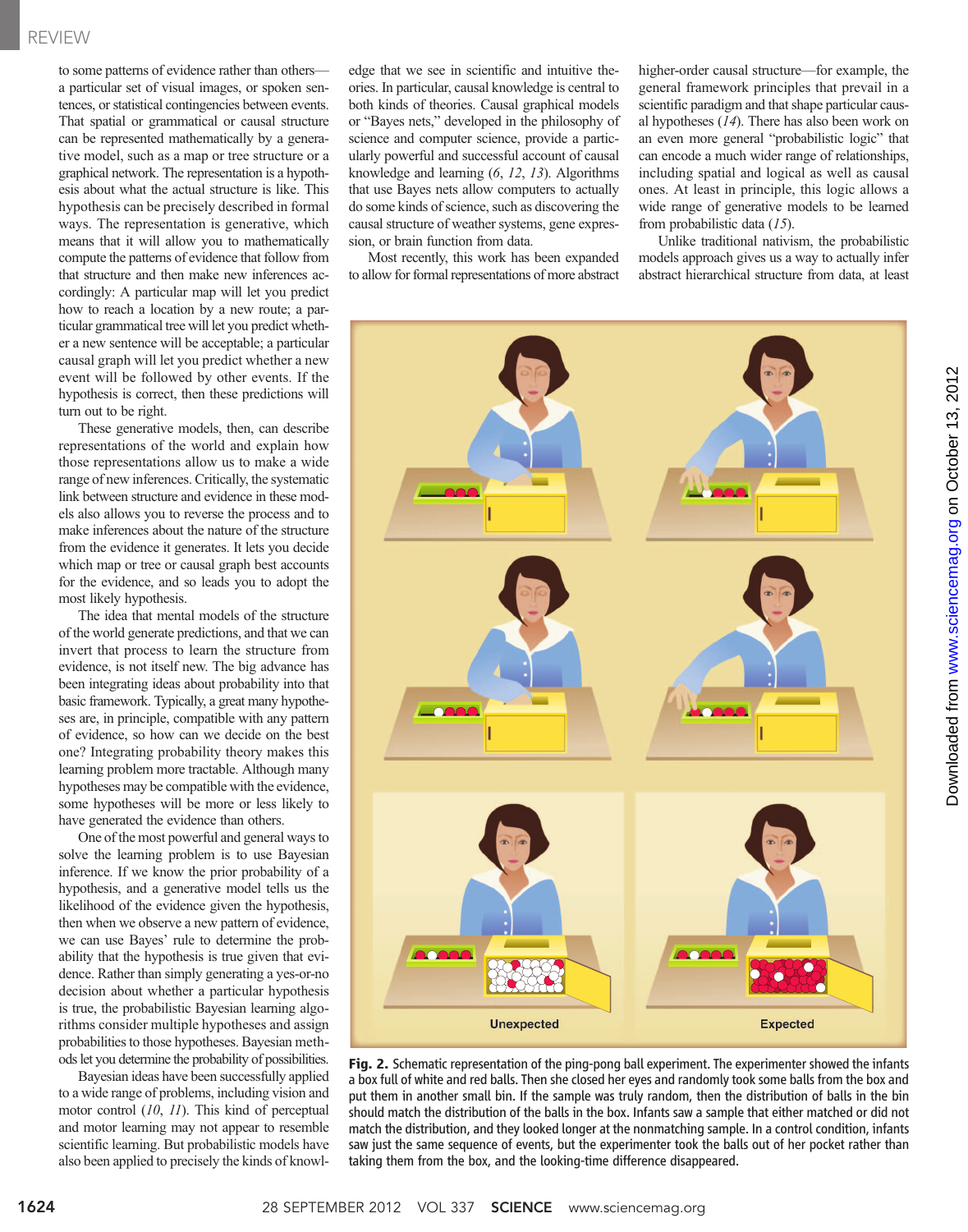in principle. If children learned in this way, they could drastically revise their representations of the world on the basis of their experience, as scientists do. They would not be limited to making small adjustments to innately determined representations. Unlike traditional empiricism, the approach proposes that children, also like scientists, never start from a completely blank slate or with completely pure data. Instead, from the very beginning, they would be testing hypotheses and assessing the data in the light of those hypotheses.

#### Children as Scientific Learners

Do children actually learn about the world in this way? Over the past 10 years, researchers have systematically given young children patterns of evidence about the world and then observed the conclusions that they draw [e.g., (7) and articles in (16, 17); for an extensive review and tutorial, see (18)]. To a striking extent, children use data to formulate and test hypotheses and theories in much the same way that scientists do. Scientists learn about the world in three ways: They analyze statistical patterns in the data, they do experiments, and they learn from the data and ideas of other scientists. The recent studies show that children also learn in these ways and that they often resemble ideal Bayesian learners. Probabilistic models make accurate and detailed predictions about children's learning.

Statistics. Anyone who has ever taught a methods course knows that adults have a hard time explicitly understanding statistics. It may be surprising, then, that even very young infants can implicitly reason statistically. The first wave of these experiments showed that even young infants are sensitive to statistical patterns [e.g.,  $(19)$ ]. More recently, researchers have shown that infants and young children not only detect statistical patterns, they use those patterns to test causal hypotheses about people and things.

For example, Xu and Garcia (20) demonstrated that 8-month-olds were sensitive to statistical sampling patterns. They used a "looking-time" technique that has been extensively used to study infant cognition. It depends on the fact that infants look longer at unexpected events. When the experimenter took a sample of mostly red pingpong balls from a box of mostly white balls, infants looked longer than when she took a sample of mostly red balls from a box of mostly red balls (Fig. 2).

Note that the unlikely events in this experiment were not impossible; you could, after all, pull mostly red balls from a box of mostly white balls. The events were merely improbable if your causal model of the event assumed that the balls in the bin were a random sample. It's as if the infants said to themselves, "Aha! Less than 0.05 probability that this occurred by chance!" But would the surprising evidence drive the children to a new causal model?

Kushnir et al. (21) found that it would. In fact, children as young as 20 months interpreted non-





random sampling psychologically. An experimenter took frogs from a box of all frogs or she took frogs from a box of almost all ducks. Then she left the room and another experimenter gave the child a small bowl of frogs and a separate bowl of ducks. When the original experimenter returned, she extended her hand ambiguously between the bowls. The children could give her either a frog or a duck. When she had taken frogs from a box of all frogs, children were equally likely to give her a frog or a duck. When she had taken frogs out of the box that was almost all ducks, children gave her a frog. In the first case, the children concluded that she had merely drawn a random sample from the box, but in the second case they concluded that she had displayed a preference for frogs. Thus, children less than 2 years old had inferred an underlying mental state—a preference—from a statistical pattern.

In another line of research, my colleagues and I designed a simple test to see whether young children would appropriately infer physical causal relationships from statistical evidence about covariation (7, 22). We showed children a "blicket detector"—a box that plays music when you put some objects on it but not others—and then showed them various patterns of statistical dependence between the objects and the effect. Then we asked children to make the machine go or turn it off. Figure 3 shows one such experiment. Based on the child's prior knowledge about the machine, it could have any of the causal structures represented in Fig. 3. We found that 2-, 3-, and 4-year-olds could use the pattern of covariation between the blocks and the machine's activation to infer which of these causal structures was correct, and so to make the machine go or stop. Other studies show that toddlers as young as 24 months can make these inferences even when the statistical pattern is more complicated (23). One recent study shows that even 16 month-olds can use covariation to infer causation in this way  $(24)$ .

Schulz et al. (25) showed that 4-year-old children could also use statistical dependencies to infer more complex causal structures. Children saw a simple machine with a switch on one side and two disks that spun on top. Even this simple machine could work in many different ways (the switch could make the blue disk go, which could make the yellow disk go; the switch could make both disks go; etc.). Preschoolers used evidence correctly to distinguish between causal chain structures (the switch makes the blue disk go, which makes the yellow disk go), common cause structures (the switch makes both disks go), and conjunctive cause structures (the switch and the blue disk are both necessary to make the yellow disk go).

Bayesian inference considers both new evidence and the prior probability of hypotheses. This gives Bayesian learning a characteristic combination of stability and flexibility. In science, we hold on to well-confirmed hypotheses, but enough new evidence can eventually overturn even the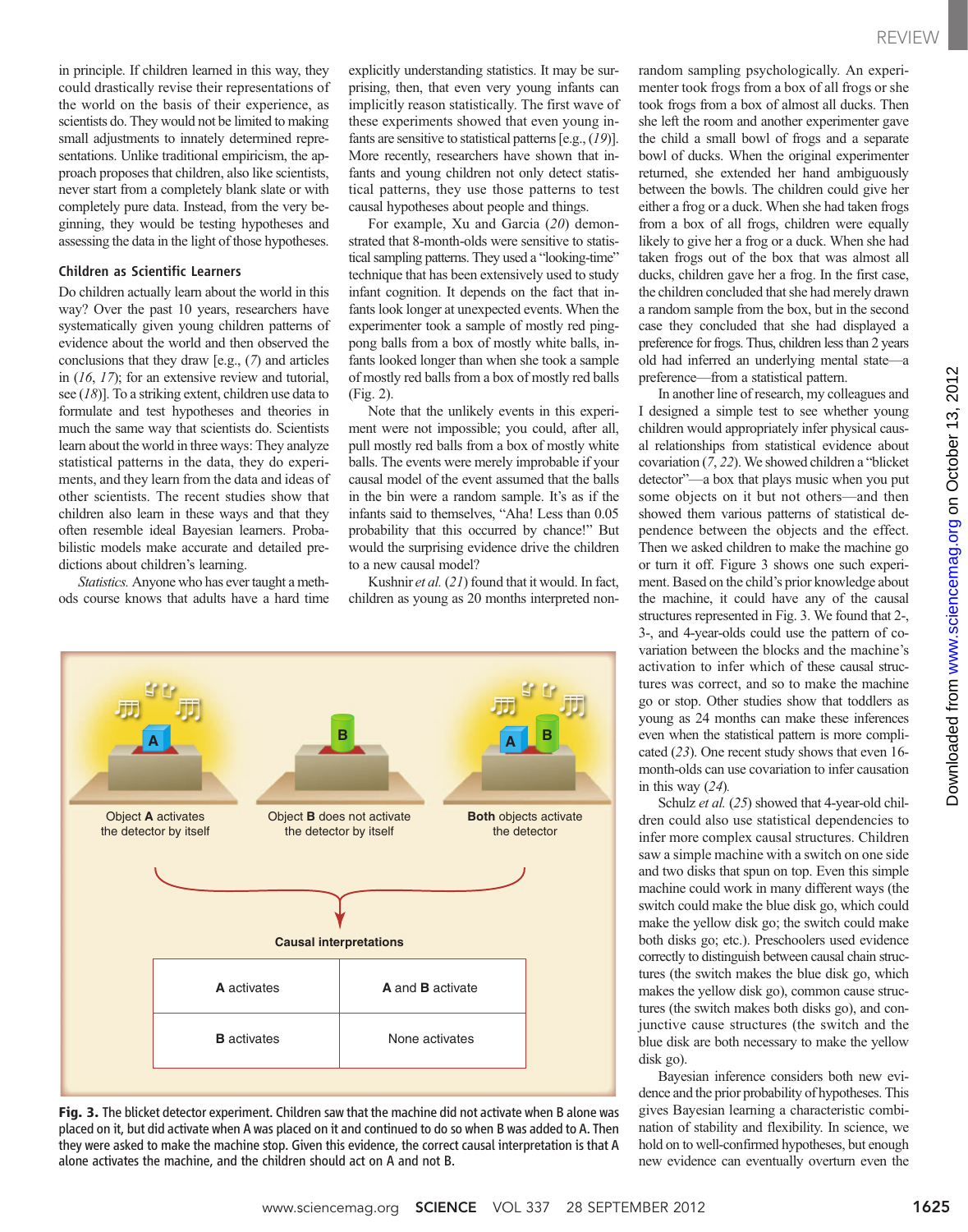## REVIEW

most cherished idea. Several recent studies show that children integrate prior knowledge and new evidence, too. For example, 4-year-olds begin by thinking that psychological causes (e.g., being anxious) are unlikely to cause physical effects (e.g., having a stomach ache) and reject evidence to the contrary. But if you give them accumulating evidence in favor of this "psychosomatic" hypothesis, they gradually become more and more likely to accept that initially unlikely idea (26), and a Bayesian model can predict this change quite precisely.

Children also use statistics to infer the existence of unobserved causes—hidden "theoretical entities." Gopnik et al. (7) found that when the observed variables couldn't explain the evidence, children would look for unobserved variables instead, in a way that could be predicted by Bayes nets. Schulz and Sommerville (27) found that when children saw a "blicket detector" that went off only 2 of 6 times, they inferred that some hidden variable was responsible for the failures.

Finally, we can ask whether children are restricted to making specific inferences about particular causal relationships or whether, like scientists, they can also make inferences about broader "framework principles"—general theoretical ideas or "paradigms." An exciting development in the computational world has been the discovery that more abstract theoretical laws can actually sometimes be learned more quickly than the specific causal hypotheses they subsume (28). Two recent studies also suggest that preschoolers can make these broader generalizations swiftly and appropriately (29, 30).

Experiments. Anyone who watches young children has seen how they ceaselessly fiddle with things and observe the results. Children's play can look like experimentation. Recent research by Schulz and colleagues shows that children's exploratory play does indeed involve a kind of intuitive experimentation. Children's play is not as structured as the ideal experiments of institutional science; even adults can have a hard time designing ideally controlled experiments [e.g., (31)]. However, recent formal work in the philosophy of science has shown that much less systematic experimentation can yield a remarkable amount of causal knowledge (32). The empirical research shows that play is sufficiently systematic to help children discover causal relationships.

For example, Cook et al. (33) performed a variant of the "blicket detector" experiments using "pop-beads," small plastic beads that could be hooked together to make larger units. First, the experimenter put individual beads on the machine. One group of 4-year-olds saw that some of the beads made the machine go and some didn't. A second group saw that all the beads made the machine go. Then, the experimenter simply gave the children the machine and two new beads that were hooked together and let them play.

The "some beads" condition sets up a causal problem for the children: Which beads make the machine go? To solve that problem, you need to test each bead by itself. The "all beads" condition does not; children can assume that both beads will make the machine go. Sure enough, children spontaneously pulled the beads apart and tested them separately in their play in the "some beads" condition but not in the otherwise identical "all beads" condition.

Similarly, Legare (34) showed 4-year-olds that red blocks made a "blicket detector" machine go and then showed them an anomaly—a red block that failed. She asked them "Why did that happen?" and let them play with the machine. Children systematically played with the machine in ways that tested the hypotheses that they expressed in their explanations. Another recent study shows that pretend play is also closely related to counterfactual reasoning—a particularly sophisticated type of causal inference (35).

These results indicate that when young children face a causal puzzle, they try to solve that puzzle in their spontaneous play. Children's actions ensure that they receive causally relevant and informative evidence. Once that evidence is generated through play, children can use it to make the correct causal inferences.

#### Learning from Others

The picture of the child as a "little scientist" has sometimes been taken to imply that children are solitary learners. Of course, real science is a highly social endeavor, and scientists must constantly interpret the demonstrations and reports of other people. Children can also learn about causal relationships by watching what other people do and what happens as a result. In our lab (36), 4-yearolds saw an experimenter perform five different sequences of three actions on a toy, which activated or did not activate on each trial. A statistical analysis of the data would suggest that only the last two actions were necessary to activate the toy. When children got the toy, they often produced just the two relevant actions, rather than imitating everything that the experimenter did.

Moreover, very young children and even infants are sensitive to the intentions of others, particularly their intention to teach, and may draw different conclusions from the evidence that teachers give them than from the evidence they gather themselves. Bayesian models can incorporate pedagogical information by assuming that teachers provide a different and more informative sample of evidence than one would get from a random sample  $(37)$ .

We (36) did exactly the same statistical imitation experiment but now included pedagogical information: The experimenter said "Here's my toy, I'm going to show you how it works." In this condition, children were much more likely to assume that everything the adult did was causally effective and to imitate all her actions. A Bayesian model made quite precise quantitative predictions about what the children would do in the pedagogical and nonpedagogical context.

Similarly, Bonawitz et al. (38) gave children a complicated toy to explore. The toy had four

tubes, each of which did something different (one lit up, one made a squeaking sound, etc.). In one condition, children saw the experimenter accidentally bump against the toy, setting off one of the squeaky tubes. Then she simply left the child alone to play with the toy. The children imitated the squeak but also discovered all the other things that the toy could do. In another condition, the experimenter introduced the toy by saying "Here is my toy" and then made it squeak. Like the children in the imitation experiment, children in this condition simply repeated what the experimenter did, and didn't explore the machine's other possibilities.

These new studies, and many similar ones, suggest that children as well as scientists learn in ways that are well described by probabilistic models. This research also raises myriad new problems and exciting directions for further work. How are these abstract computations actually implemented in detail by limited human minds and, ultimately, how are they instantiated in human brains? Children and scientists often seem to develop radically new hypotheses. Where do these hypotheses come from? Are children simply learners with less experience—in Bayesian terms, do they simply have a different prior? Or do they learn in ways that are Bayesian but are qualitatively different from adult learning? For example, do they search a wider space of hypotheses than adults do (29)? How is this learning influenced by the development of explicit symbol systems, from language itself to the complex mathematical notation of physics? What is the ideal balance between individual discovery and learning from others, and does this balance shift in different educational and scientific contexts? The new theoretical ideas and experimental methods give us a framework for asking and answering these questions.

#### Implications for Policy

So new theoretical work lets us describe both scientific learning and children's learning in a newly systematic and rigorous way. New empirical work shows that young children learn from statistics, experiments (i.e., play) and from the actions of others in much the same way that scientists do. What does all this mean for education and policy?

First, this work provides an explanatory foundation for the demonstrable impact of high-quality preschool and care for children on later life (39). Very young children are spontaneously and pervasively learning from experience. Moreover, the Bayesian picture provides a better model for these effects than thinking about early childhood as an irreversible "critical period." Without the right sequence of evidence, theoretical advances will be delayed or may never emerge at all. Conversely, when particular hypotheses are especially well confirmed early in life (hypotheses, for example, that expressing distress causes caregivers to turn away, or that threat leads to violence), it may be much more difficult for them to be revised later on. Even the most entrenched dysfunctional